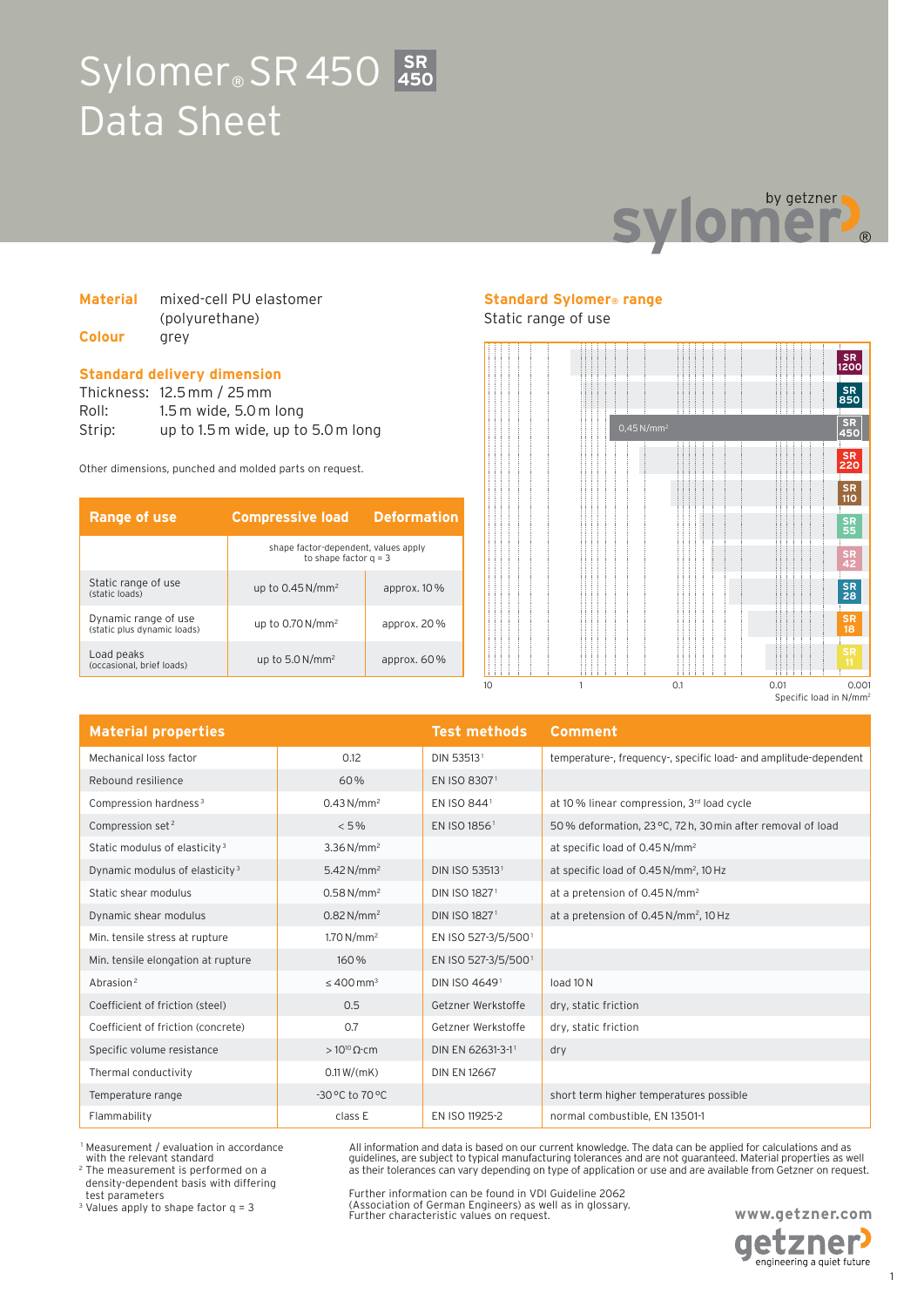# Sylomer<sup>®</sup> SR 450 3R **450**

#### **Load deflection curve**



Fig. 1: Quasi-static load deflection curve for different bearing thicknesses

#### Quasi-static load deflection curve measured with a loading rate of  $0.045$  N/mm<sup>2</sup>/s.

Testing between flat and plane-parallel steel plates, recording of 3rd load, with filtered starting range in accordance with ISO 844, testing at room temperature.

Shape factor  $q = 3$ 



Fig. 2: Load dependency of the static and dynamic modulus of elasticity

Quasi-static modulus of elasticity as tangential modulus from the load deflection curve. Dynamic modulus of elasticity from sinusoidal excitation with a velocity level of 100 dBv re. 5 · 10-8 m/s corresponding to a vibration amplitude of 0.22 mm at 10 Hz and 0.08 mm at 30 Hz.

Measurement in accordance with DIN 53513

Shape factor  $q = 3$ 

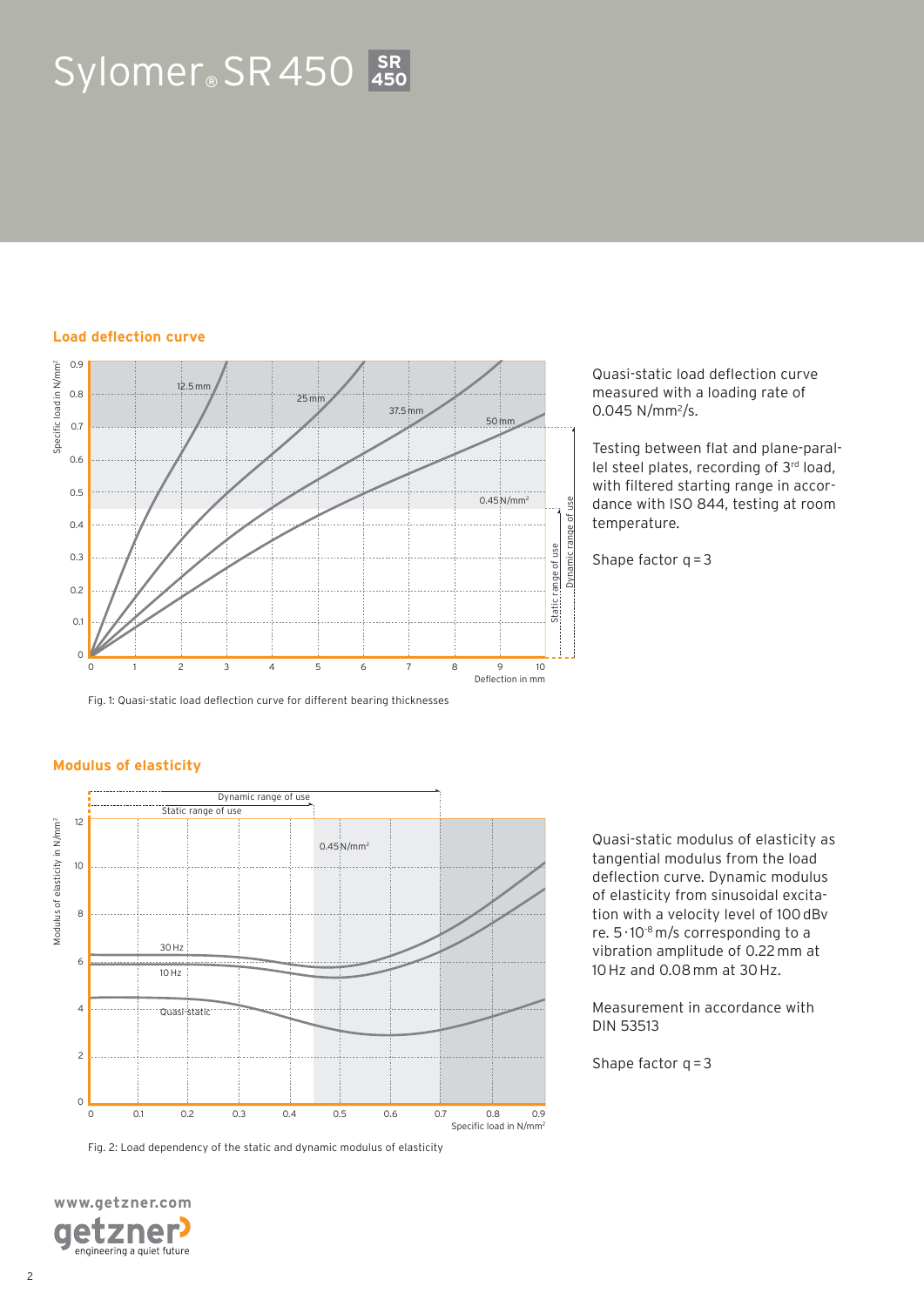#### **Natural frequencies**



Natural frequencies of a vibratory system with a single degree of freedome, consisting of a mass and an elastic bearing made of Sylomer® SR 450 on a rigid surface.

Parameter: thickness of the Sylomer® bearing

Shape factor  $q = 3$ 

Fig. 3: Natural frequencies for different bearing thicknesses

#### 5 10 15 20 25 Natural frequency of the system in Hz -40 dB/99 % -35 dB/98 % -30 dB/97 % -25 dB/94 % -20 dB/90 %  $-15$  dB/82 %  $-10$  dB/69%  $-5$  dB/44% 0 dB/0 % 100 90 80 70 60 50 40 30 20 10 0 Disturbing frequency in Hz

**Vibration isolation efficiency**

Fig. 4: Factor of transmission and isolation rate

Reduction of the transmitted mechanical vibrations by implementation of an elastic bearing consisting of Sylomer® SR 450 based on a stiff subgrade.

Parameter: factor of transmission in dB, isolation rate in %